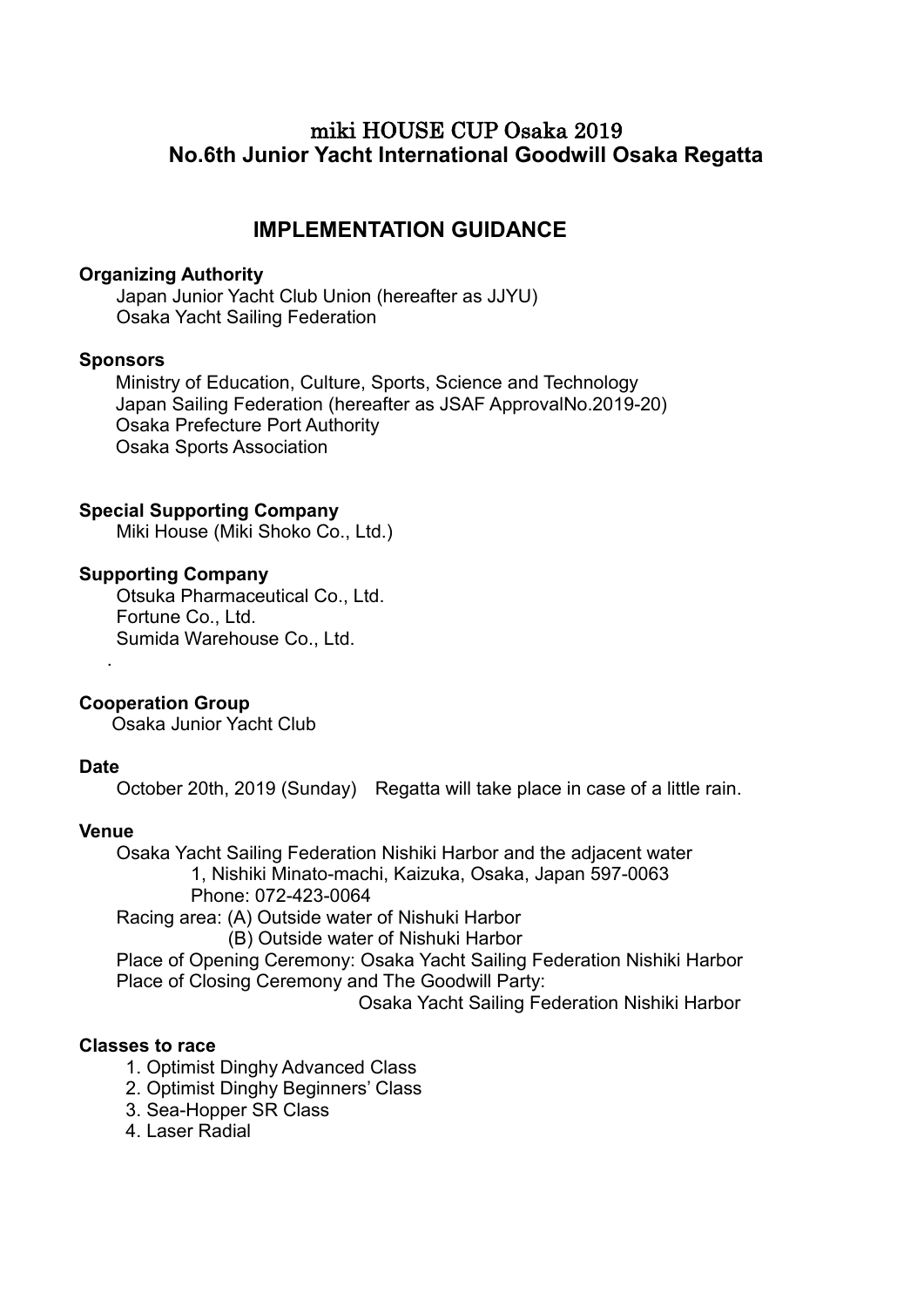## **NOTICE OF RACE**

## **1**.**Rules**

- 1.1 The regatta will be governed by the rules as defined in the Racing Rules of Sailing 2017‐2020.
- 1.2 If there is a conflict between the languages, the English text will take precedence.

## **2. Advertising**

Boats are maybe required to display the advertising materials chosen and supplied by Organizing Authority.

## **3. Eligibility and Sailors' age in each class**

- 3.1 All Japanese sailors shall be a member of JSAF in 2019 year. (The application for the membership will be accepted at the time of registration)
- 3.2 The sailors whom Organizing Authority have accepted.
- 3.3 The sailors of each class shall fulfill the following age limitation on 2nd April, 2019

| <b>OOptimist Dinghy Advanced Class</b>     | From 8 years old to 12 years old  |
|--------------------------------------------|-----------------------------------|
| <b>20 Optimist Dinghy Beginners' Class</b> | From 6 years old to 12 years old  |
| <b>3 Sea-Hopper SR Class</b>               | From 12 years old to 18 years old |
| <b>4 Laser Radial</b>                      | From 12 years old to 18 years old |

3.4 The sailor who has won the prize in Optimist Dinghy Beginners' class of this regatta in the previous years shall make entry in Optimist Dinghy Advanced class. However, in case the sailor declares the polite refusal of the prizes under the clause 9. " Prizes" of NOR, Organizing Authority may allow the sailor to make entry in the same Beginners' class.

## **4. Entry fee and Application procedure**

- 4.1 ①The entry fee including The Goodwill Party fee for the sailor is as follows; The registered Junior Yacht Club of JJYU: Yen 3,500 per each sailor Non-registered Junior Yacht Club of JJYU: Yen 4,000 per each sailor
	- ②The Goodwill Party fee for parents, the coaches and the family is as follows;

: Yen 1,000 per each person

4.2 Charter boat for the regatta

Regatta Committee Office will arrange charter boats of Sea-Hopper SR Class. Charter fee is Yen 3,000 for one boat. The same charter fee will be applied for the sailor who wishes to try to be aboard on October 19th (Saturaday). Regatta Committee Office will not arrange sail for charter boat and number of Charter boat is 5 which will be first come first served basis.

4.3 The entry shall be made with the official forms to Regatta Committee Office by Mail, Facsimille or E-mail not later than 13th October(Sun), 2019

Regatta Committee Office is as follows;

N0.6th Junior Yacht International Goodwill Osaka Regatta Regatta Secretariat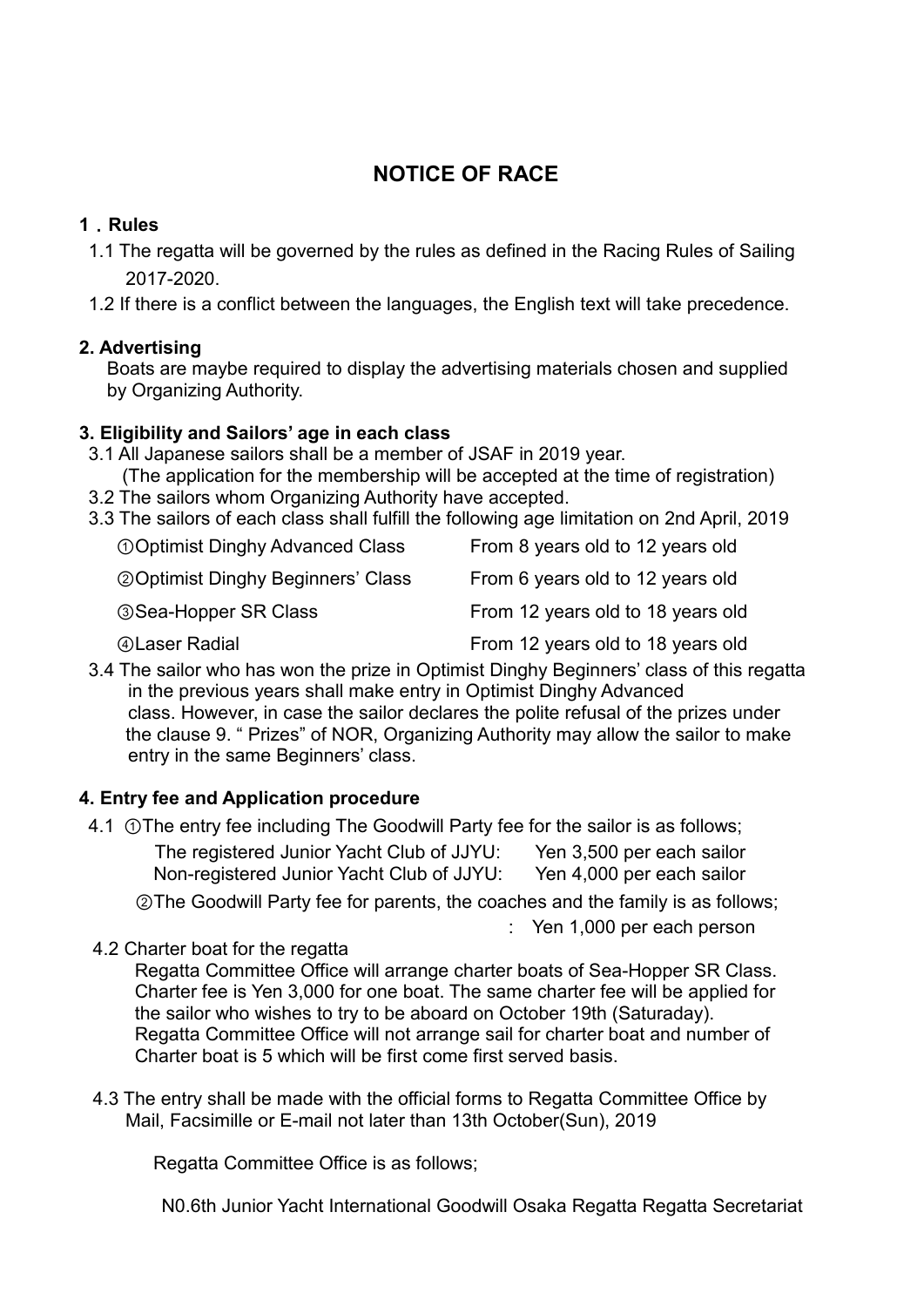Secretary General :Jun Tamaki, Director of JJYU

Address: 2-4-24-A, Iguchido, Ikeda City, Osaka Pref., Japan 563-0023 Phone & Facsimile: 072-761-3462 Cellular phone : 090-6677-2204 E-mail address : jun\_tamaki@yanmar.com

**Entry fee remittance account** Sumitomo Mitsui Banking Corporation Shinbashi Branch Office Account: Saving Deposit No.0744610 Account Name: Junior Yacht International Goodwill Regatta

( ジ ユニアヨツトコクサイシンゼンレガツタ)

# **5. Schedules of the Races and Events**

Osaka Yacht Sailing Federation Nishiki Harbor 08:00~09:00 Registration & Distribution of Sailing Instructions 09:00~09:30 Opening Ceremony & Skippers Meeting

Schedules of Races and Time of The Warning Signal are as follows.

| Racing Area A                                                                            |       | Racing Area B                           |       |  |
|------------------------------------------------------------------------------------------|-------|-----------------------------------------|-------|--|
| <b>Class</b>                                                                             | Time  | Class                                   | Time  |  |
| 1 <sup>st</sup> Race                                                                     |       | 1 <sup>st</sup> Race                    |       |  |
| Sea-Hopper SR Class & Laser Radial                                                       | 10:25 | <b>Optimist Dinghy Beginners' Class</b> | 10:25 |  |
| <b>Optimist Dinghy Advanced Class</b>                                                    | 10:30 |                                         |       |  |
| Races will follow continuously.<br>But after 14:00, The Warning Signal will not be made. |       |                                         |       |  |

When the following race is intended to be held, the race committee signal boat will display orange flag with one sound at least 5 minutes before the warning signal for the next race is displayed in order to alert the boats.

 16:00~17:30 Closing Ceremony (Prize Giving Ceremony) & Goodwill Party 17:30 Regatta will be dismissed after the cleaning of the regatta place.

※ All participants are requested to clean the surrounding places of the party venue.

※ Schedules of Races may be changed depending on the weather conditions or other reasons.

#### **6**.**Sailing Instructions**

The Sailing Instructions will be specified in the regatta program to be distributed at the time of the registration on October 20th(Sunday), 2019.

Also, it will be available on the home page of JJYU toward the end of September 2019.

JJYU URL :[http://www.jjyu.net](http://www.jjyu.net/)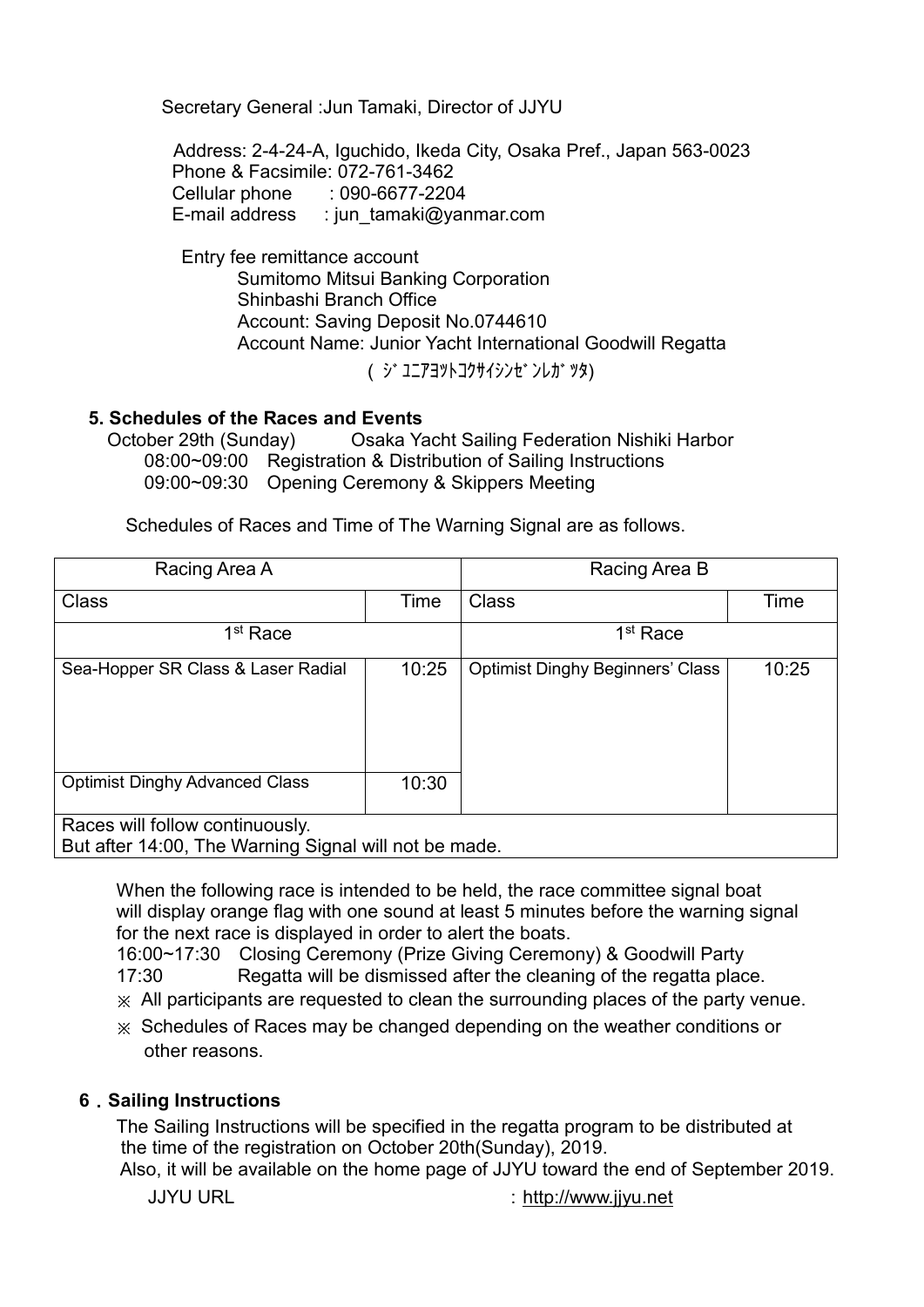## **7**.**Courses**

The courses to be sailed are triangle courses or windward/leeward courses and the details will be instructed in the Sailing Instructions.

## **8**. **Scoring and Number of races**

 8.1 4 races are planned for Racing Area A and as many as possible races are planned for Racing Area B.

However, at least one race is required to be completed to constitute the series.

8.2 Each boat's series score will be the total of her all race scores. This changes Appendix A2.

## **9. Prizes**

Prizes will be given as follows:

- 9.1 The Crystal Glass Trophy will be presented to the winner of OP Advanced Class. (This Trophy is Carrying-about Trophy for the next year regatta.)
- 9.2 The JJYU Medal of Gold, Silver and Bronze will be presented to 1st, 2nd and 3rd Rank sailors of each class.
- 9.3 The Award from The President of JJYU will be presented to 1st, 2nd, 3rd, 4th, 5th and 6th Rank sailors of each class. However, in case that the number of the boats participated in the same class is less than 6, The Award will be only to 1st, 2nd and 3rd Rank sailors of each class.
- 9.4 There will be given the team race special prize for the winner of the team race, the details of which will be as per the following clause 9.6. The Special Prize will be the entitlement of the participation to the sailing training abroad which will be organized by JJYU.

The part cost of the transportation cost for the sailing training abroad will be borne by JJYU.

- 9.5 Special Prizes from Miki House (Miki Shoko Co., Ltd.), Special Supporting Company will be presented to many sailors participated.
- 9.6 The Team Race rank will be determined as follows,
	- ①The rank and the point will be determined based on the total sequence result of the individual sailor of each club of all classes where more than two clubs and more than six boats participated in accordance with the above 8.2.
	- ②Each club team's series score will be the total of the best three boats' rank of all classes where more than two clubs and more than six boats participated. In case the number of boat of each club is less than three boats, last rank point of the class of the largest number of boats participated will be added in proportion to the number of the shortage.
	- ③In case the number of boat participating this regatta is exceeding three boats and less than six, minus 1 point per club will be added and the number of boat is exceeding six and less than 10, minus 2 points per club will be added and then the number of boat is exceeding 10, minus 3 points per club will be added.
	- ④In case the place of the club activity is located in Chugoku, Shikoku and Chubu Area (including Hokuriku and Tokai Area), minus 1 point per club will be added. In case the place of the club activity is located in other far distant Area(Kyushu, Kanto, Koshinetu, Tohoku and Hokkaido), minus 2 points will be added.
	- ⑤However, such club who participate the regatta with the chartered boats will be added 1 point in case of less than four chartered boats, 2 points in case